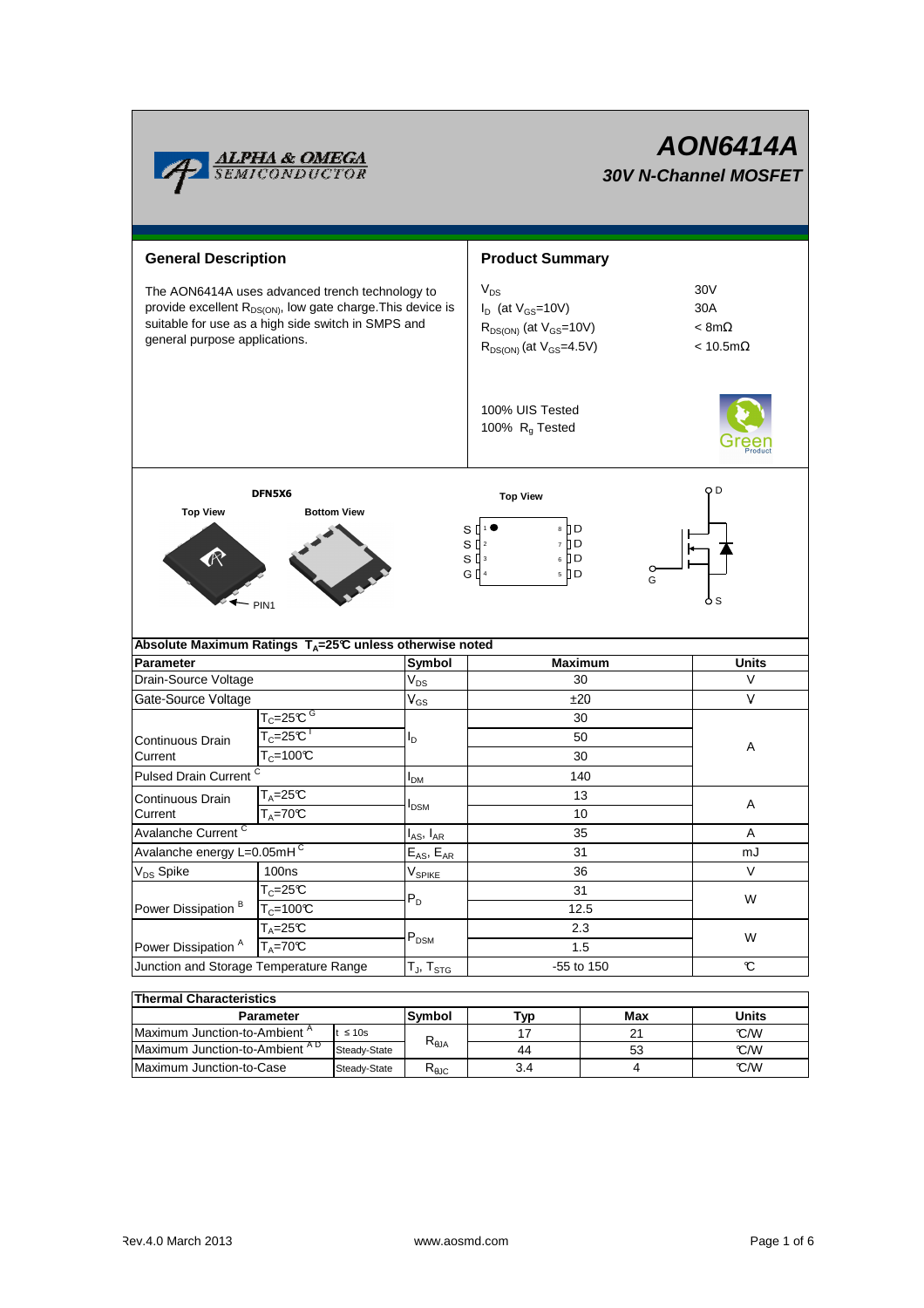#### **Electrical Characteristics (TJ=25°C unless otherwise noted)**

| Symbol                     | <b>Parameter</b>                                                                                        | <b>Conditions</b>                                                    | Min          | Typ         | Max            | <b>Units</b> |  |  |  |  |
|----------------------------|---------------------------------------------------------------------------------------------------------|----------------------------------------------------------------------|--------------|-------------|----------------|--------------|--|--|--|--|
| <b>STATIC PARAMETERS</b>   |                                                                                                         |                                                                      |              |             |                |              |  |  |  |  |
| <b>BV<sub>DSS</sub></b>    | Drain-Source Breakdown Voltage                                                                          | $ID=250\mu A$ , $VGS=0V$                                             | 30           |             |                | V            |  |  |  |  |
| $I_{\text{DSS}}$           | Zero Gate Voltage Drain Current                                                                         | $V_{DS} = 30V$ , $V_{GS} = 0V$                                       |              |             | 1              | μA           |  |  |  |  |
|                            |                                                                                                         | $T_{\parallel} = 55$ °C                                              |              |             | 5              |              |  |  |  |  |
| l <sub>GSS</sub>           | Gate-Body leakage current                                                                               | $V_{DS} = 0V$ , $V_{GS} = \pm 20V$                                   |              |             | 100            | nA           |  |  |  |  |
| $V_{GS(th)}$               | Gate Threshold Voltage                                                                                  | $V_{DS} = V_{GS} I_D = 250 \mu A$                                    | 1.5          | 1.95        | 2.5            | V            |  |  |  |  |
| $I_{D(ON)}$                | On state drain current                                                                                  | $V_{\text{GS}}$ =10V, $V_{\text{DS}}$ =5V                            | 140          |             |                | A            |  |  |  |  |
| $R_{DS(ON)}$               |                                                                                                         | $V_{gs}$ =10V, $I_{p}$ =20A                                          |              | 6.6         | 8              |              |  |  |  |  |
|                            | Static Drain-Source On-Resistance                                                                       |                                                                      | $T_i = 125C$ | 9.5         | 11.4           | $m\Omega$    |  |  |  |  |
|                            |                                                                                                         | $V_{GS} = 4.5V, I_D = 20A$                                           |              | 8.2         | 10.5           | $m\Omega$    |  |  |  |  |
| $g_{FS}$                   | <b>Forward Transconductance</b>                                                                         | $V_{DS}=5V$ , $I_D=20A$                                              |              | 55          |                | S            |  |  |  |  |
| $\mathsf{V}_{\texttt{SD}}$ | Diode Forward Voltage                                                                                   | $I_s = 1A$ , $V_{gs} = 0V$                                           |              | 0.72        | 1              | V            |  |  |  |  |
| $I_{\rm S}$                | Maximum Body-Diode Continuous Current                                                                   |                                                                      |              | 35          | A              |              |  |  |  |  |
|                            | <b>DYNAMIC PARAMETERS</b>                                                                               |                                                                      |              |             |                |              |  |  |  |  |
| $C_{\text{iss}}$           | Input Capacitance<br>$V_{\text{GS}} = 0V$ , $V_{\text{DS}} = 15V$ , f=1MHz<br><b>Output Capacitance</b> |                                                                      | 920          | 1150        | 1380           | рF           |  |  |  |  |
| $C_{\rm{oss}}$             |                                                                                                         |                                                                      | 125          | 180         | 235            | рF           |  |  |  |  |
| $C_{\text{rss}}$           | Reverse Transfer Capacitance                                                                            |                                                                      |              | 105         | 150            | pF           |  |  |  |  |
| $R_{q}$                    | Gate resistance                                                                                         | $V_{\text{GS}} = 0V$ , $V_{\text{DS}} = 0V$ , f=1MHz                 |              | 0.55<br>1.1 | 1.65           | Ω            |  |  |  |  |
|                            | <b>SWITCHING PARAMETERS</b>                                                                             |                                                                      |              |             |                |              |  |  |  |  |
| $Q_q(10V)$                 | <b>Total Gate Charge</b>                                                                                |                                                                      | 16           | 20          | 24             | nC           |  |  |  |  |
| $Q_q(4.5V)$                | <b>Total Gate Charge</b>                                                                                | $V_{\text{GS}}$ =10V, $V_{\text{DS}}$ =15V, $I_{\text{D}}$ =20A      | 7.6          | 9.5         | 11.4           | nC           |  |  |  |  |
| $Q_{gs}$                   | Gate Source Charge                                                                                      |                                                                      |              | 2.7         | 3.2            | nС           |  |  |  |  |
| $Q_{gd}$                   | Gate Drain Charge                                                                                       |                                                                      |              | 5           | $\overline{7}$ | nC           |  |  |  |  |
| $t_{D(on)}$                | Turn-On DelayTime                                                                                       |                                                                      |              | 6.5         |                | ns           |  |  |  |  |
| t,                         | Turn-On Rise Time                                                                                       | $V_{\text{GS}} = 10V$ , $V_{\text{DS}} = 15V$ , $R_1 = 0.75\Omega$ , |              | 2           |                | ns           |  |  |  |  |
| $t_{D(off)}$               | $R_{\text{GEN}} = 3\Omega$<br><b>Turn-Off DelayTime</b>                                                 |                                                                      |              | 17          |                | ns           |  |  |  |  |
| t <sub>f</sub>             | <b>Turn-Off Fall Time</b>                                                                               |                                                                      |              | 3.5         |                | ns           |  |  |  |  |
| $t_{rr}$                   | Body Diode Reverse Recovery Time                                                                        | $I_F = 20A$ , dl/dt=500A/ $\mu$ s                                    | 7            | 8.7         | 10.5           | ns           |  |  |  |  |
| $Q_{rr}$                   | Body Diode Reverse Recovery Charge                                                                      | $I_F = 20A$ , dl/dt=500A/us                                          | 11           | 13.5        | 16             | nC           |  |  |  |  |

A. The value of R<sub>θJA</sub> is measured with the device mounted on 1in<sup>2</sup> FR-4 board with 2oz. Copper, in a still air environment with T<sub>A</sub> =25°C. The Power dissipation P<sub>DSM</sub> is based on R <sub>6JA</sub> and the maximum allowed junction temperature of 150°C. The value in any given application depends on the user's specific board design.

B. The power dissipation P<sub>D</sub> is based on T<sub>J(MAX)</sub>=150°C, using junction-to-case thermal resistance, and is more useful in setting the upper<br>dissipation limit for cases where additional heatsinking is used.<br>C. Repetitive

 $T_J = 25^\circ$  C.

D. The  $R_{\theta JA}$  is the sum of the thermal impedence from junction to case  $R_{\theta JC}$  and case to ambient.

E. The static characteristics in Figures 1 to 6 are obtained using <300µs pulses, duty cycle 0.5% max.<br>F. These curves are based on the junction-to-case thermal impedence which is measured with the device mounted to a lar

I. The maximum current rating is limited by silicon

COMPONENTS IN LIFE SUPPORT DEVICES OR SYSTEMS ARE NOT AUTHORIZED. AOS DOES NOT ASSUME ANY LIABILITY ARISING OUT OF SUCH APPLICATIONS OR USES OF ITS PRODUCTS. AOS RESERVES THE RIGHT TO IMPROVE PRODUCT DESIGN, FUNCTIONS AND RELIABILITY WITHOUT NOTICE.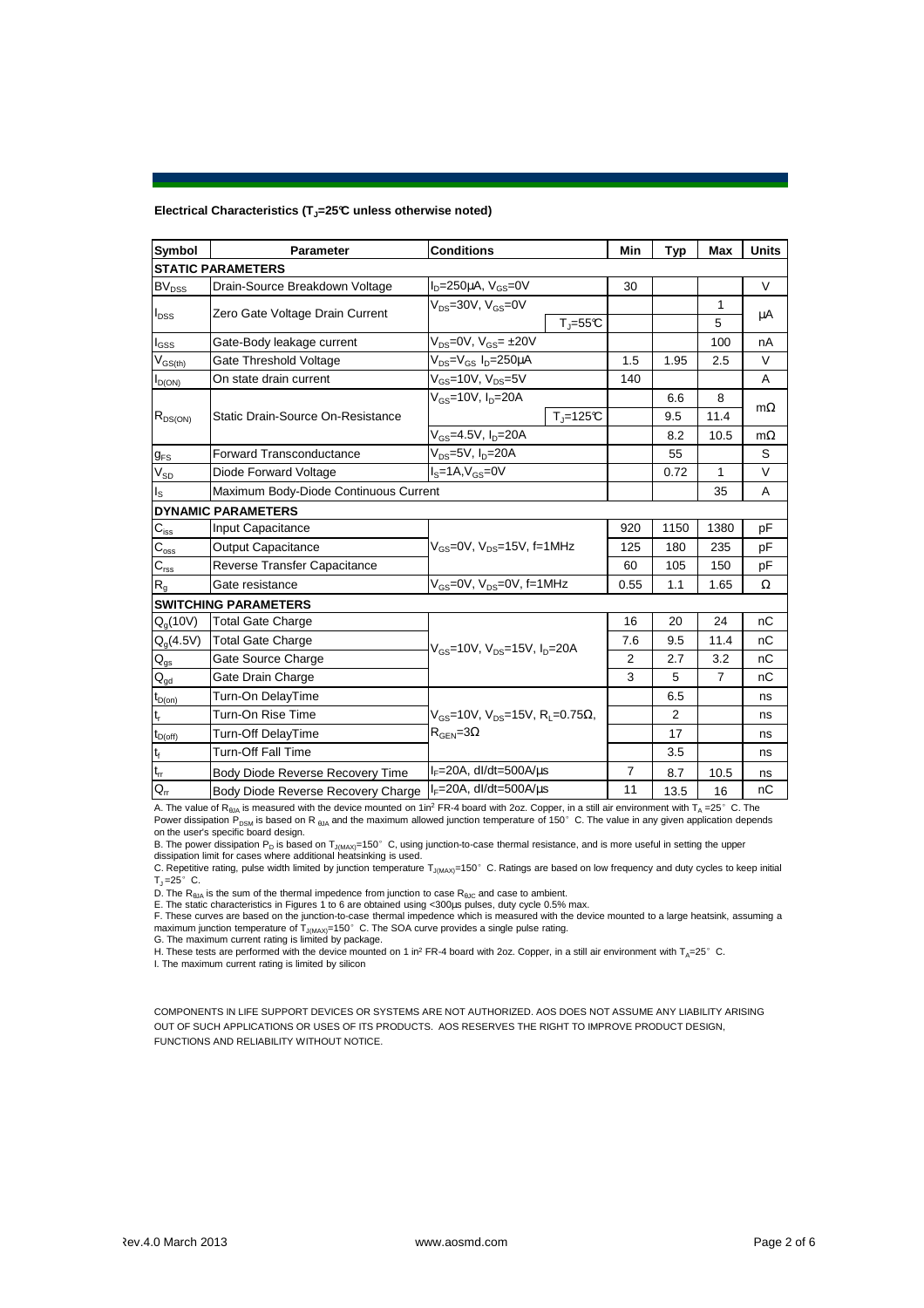

### **TYPICAL ELECTRICAL AND THERMAL CHARACTERISTICS**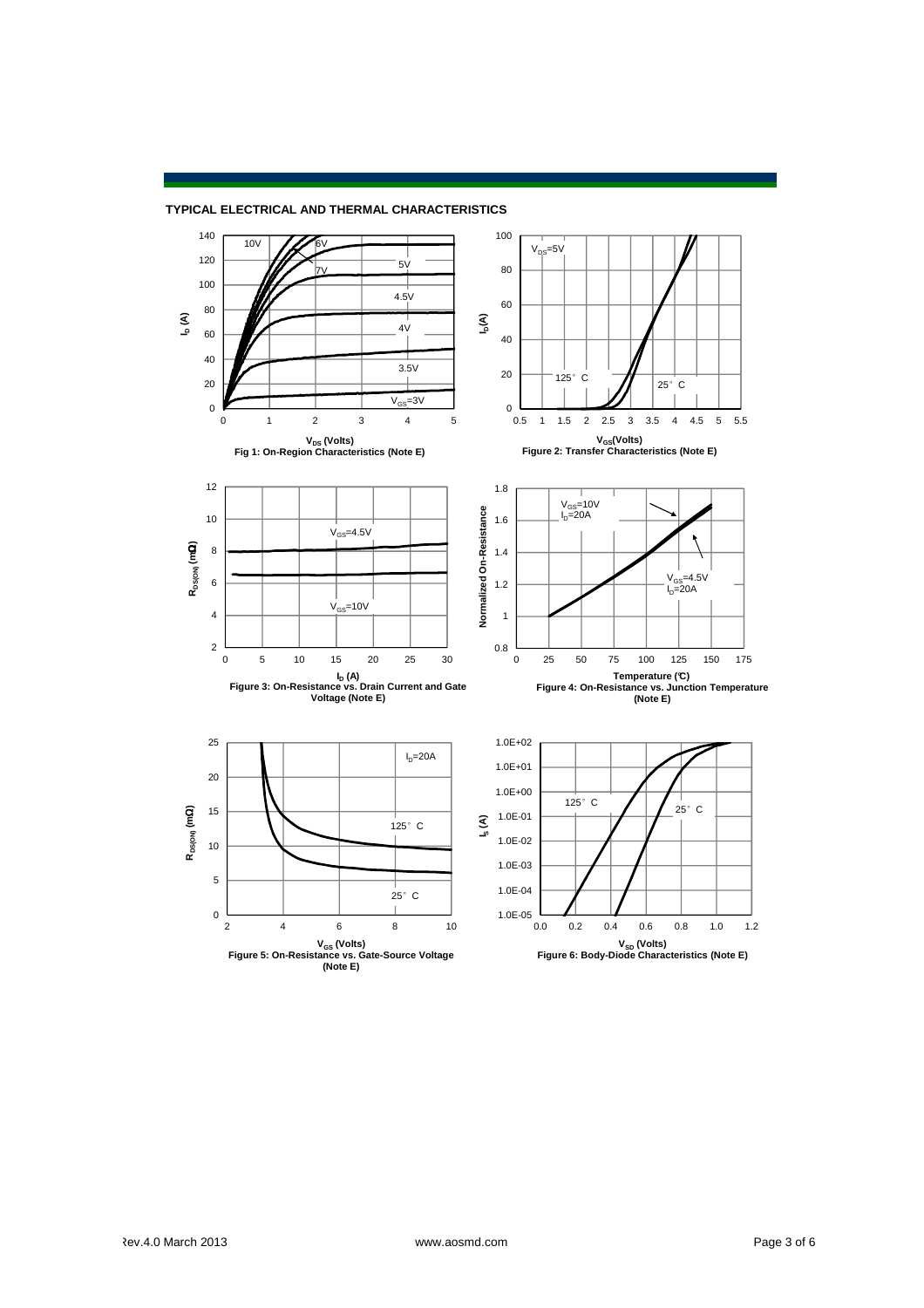

#### **TYPICAL ELECTRICAL AND THERMAL CHARACTERISTICS**

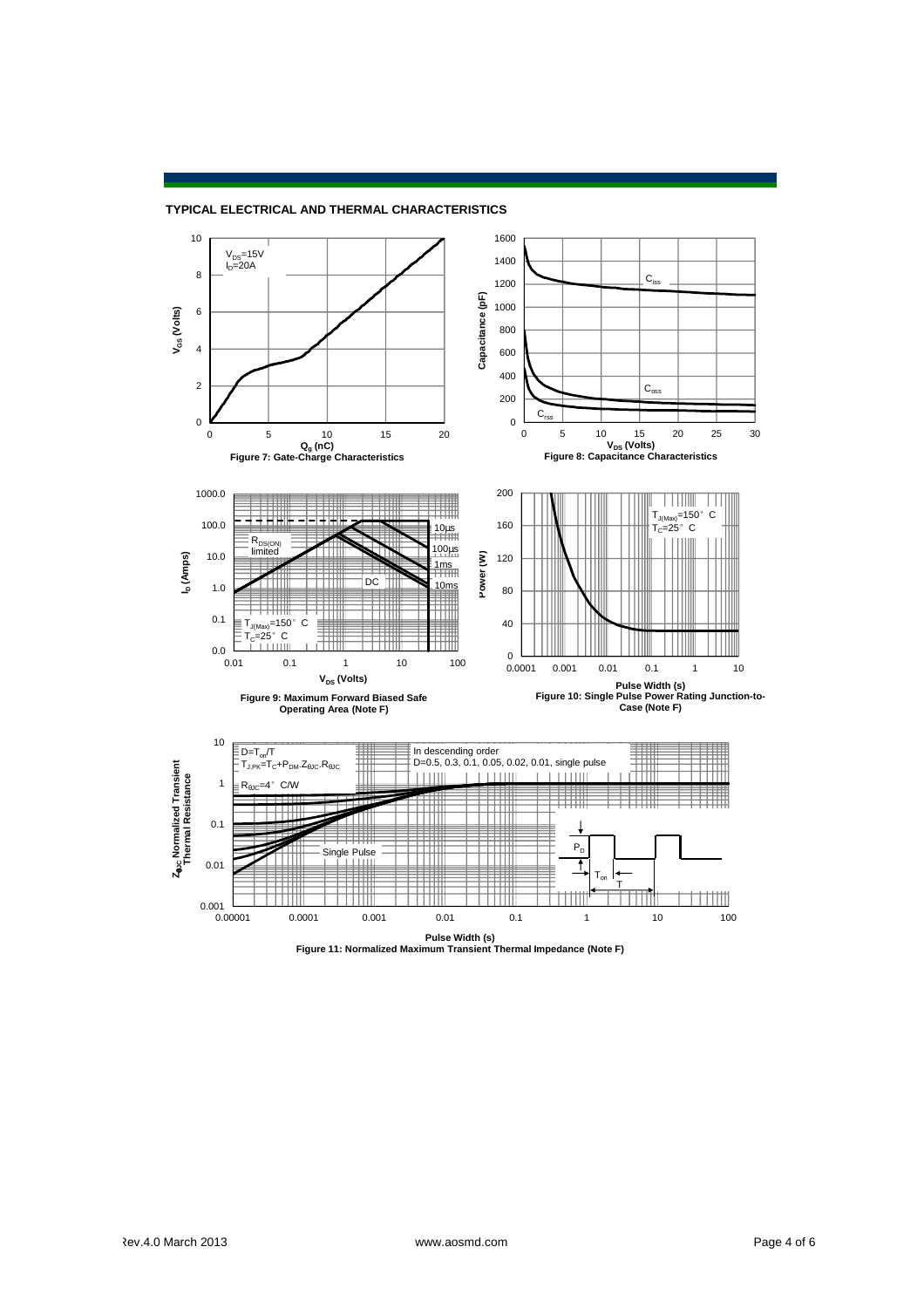



**Pulse Width (s) Figure 16: Normalized Maximum Transient Thermal Impedance (Note H)**